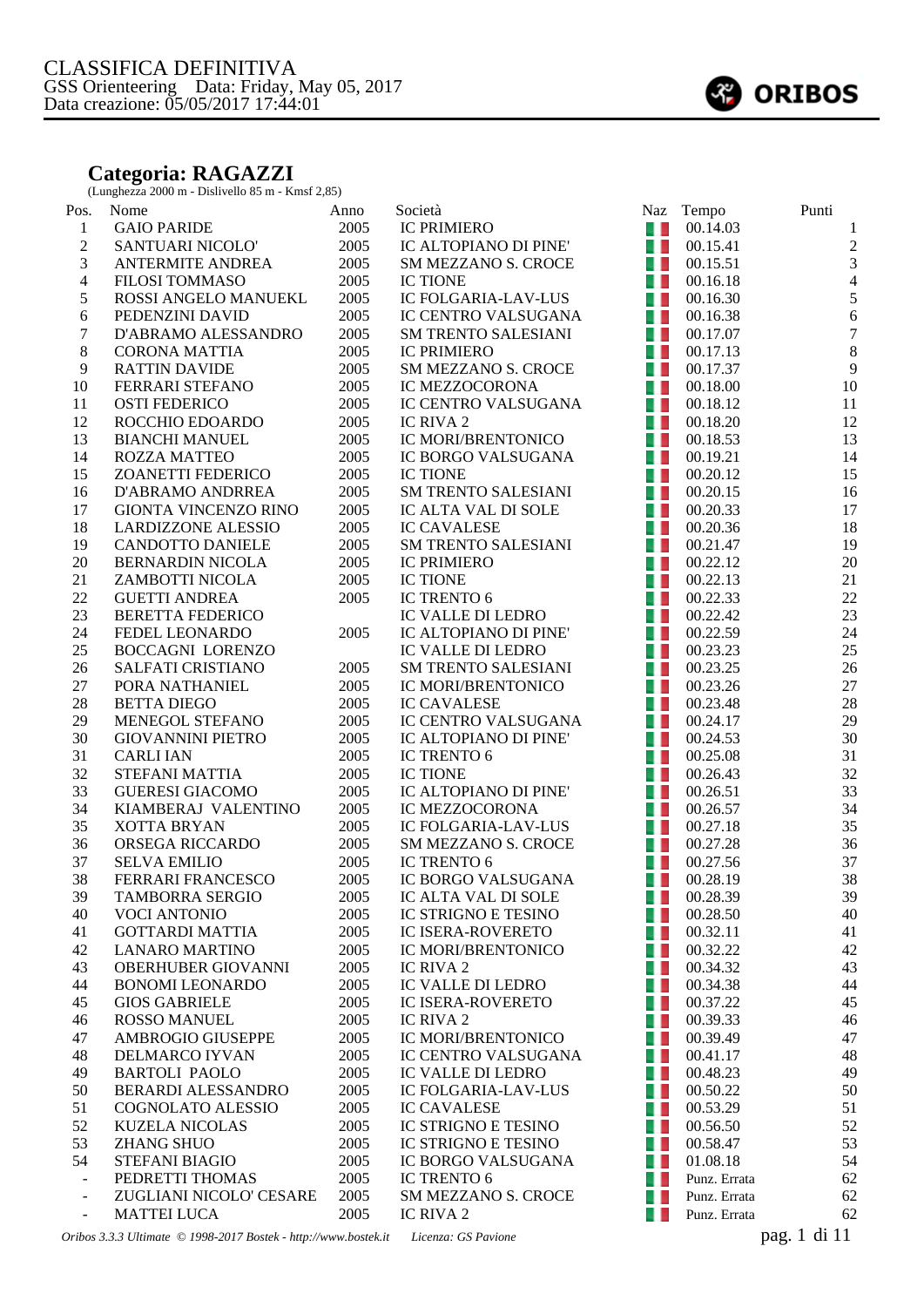

## ...Categoria: RAGAZZI

| Pos. | Nome.                       | Anno | Società                  | Naz Tempo    | Punti |
|------|-----------------------------|------|--------------------------|--------------|-------|
|      | DANDREA EMANUELE            | 2005 | IC BORGO VALSUGANA       | Punz. Errata | 62    |
|      | COZZUCOLI AMOS              | 2005 | <b>IC ISERA-ROVERETO</b> | Punz. Errata | 62    |
|      | CRISTOFORETTI ALESSAND 2005 |      | IC MEZZOCORONA           | Punz. Errata | 62    |
|      | NUCERA ALESSANDRO           | 2005 | <b>IC CAVALESE</b>       | Punz. Errata | 62    |
|      |                             |      |                          |              |       |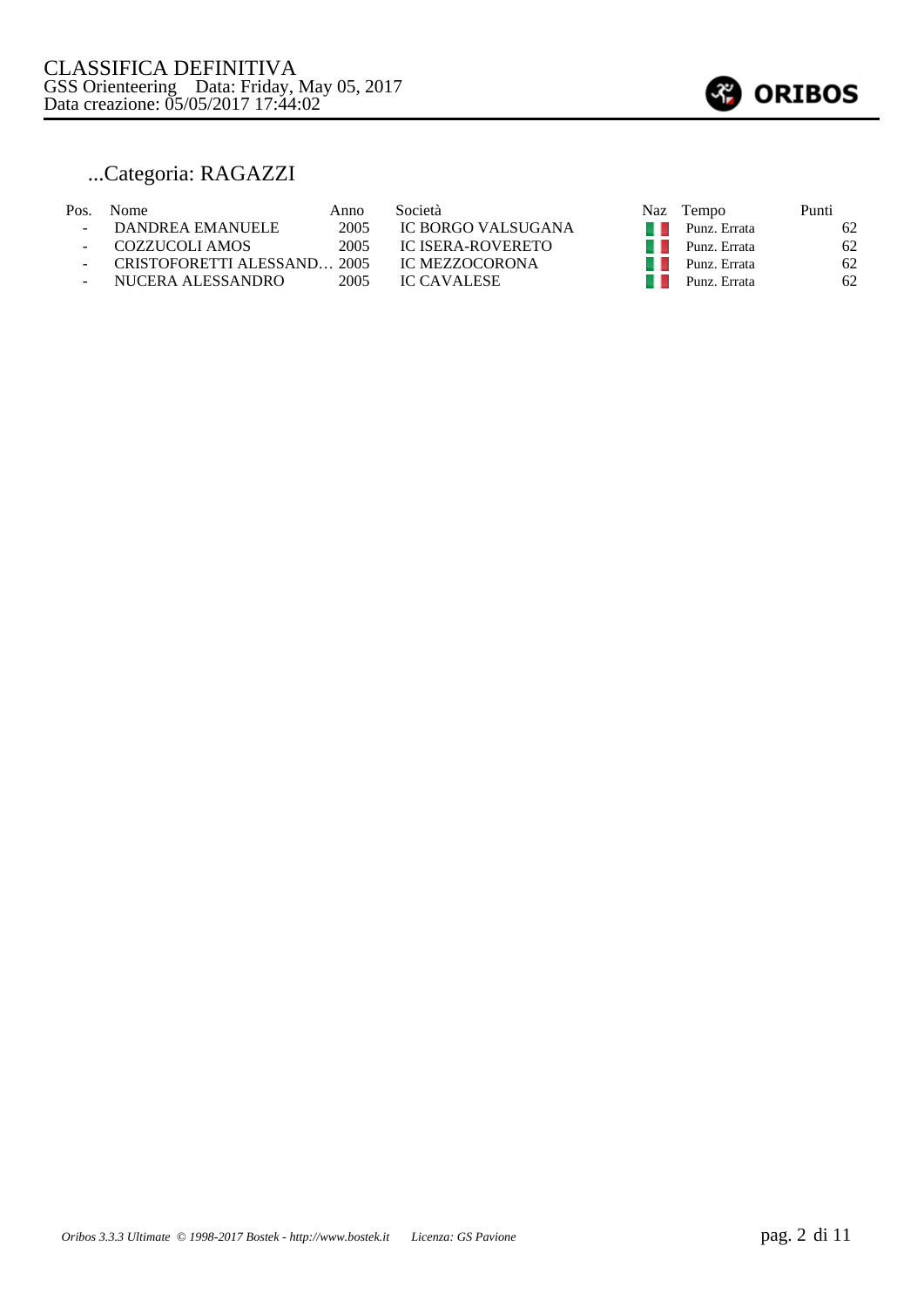## **Categoria: RAGAZZE**

(Lunghezza 2000 m - Dislivello 55 m - Kmsf 2,55)

| Pos.                     | Nome                      | Anno | Società                    | Naz            | Tempo                   | Punti            |
|--------------------------|---------------------------|------|----------------------------|----------------|-------------------------|------------------|
| $\mathbf{1}$             | RIGONI ALESSIA            | 2005 | <b>IC PRIMIERO</b>         | $\blacksquare$ | 00.13.47                | 1                |
| $\sqrt{2}$               | <b>GOBBER GIULIA</b>      | 2005 | SM MEZZANO S. CROCE        | a. L           | 00.15.06                | $\overline{2}$   |
| 3                        | ZUGLIANI ELEONORA         | 2005 | <b>IC PRIMIERO</b>         | a. L           | 00.15.46                | $\mathfrak{Z}$   |
| $\overline{4}$           | D'ALESSANDRO VERONICA     | 2005 | <b>IC CAVALESE</b>         | 41             | 00.18.15                | $\overline{4}$   |
| $\sqrt{5}$               | <b>SACCON MARGHERITA</b>  | 2005 | <b>IC CAVALESE</b>         | A.             | 00.18.21                | $\sqrt{5}$       |
| 6                        | FORLIN ALESSIA            | 2005 | <b>IC PRIMIERO</b>         | 4 L            | 00.18.22                | $\sqrt{6}$       |
| $\boldsymbol{7}$         | <b>MOTTER ASIA</b>        | 2005 | IC BORGO VALSUGANA         | a k            | 00.18.56                | $\boldsymbol{7}$ |
| $\,8\,$                  | ZUGLIANI SABRINA          | 2005 | SM MEZZANO S. CROCE        | 41             | 00.19.01                | $\, 8$           |
| 9                        | LOSS ELISA                | 2005 | SM MEZZANO S. CROCE        | 41             | 00.21.12                | 9                |
| 10                       | <b>GASPERI ELISABETTA</b> | 2005 | IC ALTOPIANO DI PINE'      | a. L           | 00.21.20                | 10               |
| 11                       | PATERNO SARA              | 2005 | IC STRIGNO E TESINO        | a. L           | 00.22.19                | 11               |
| 12                       | VANZO GRETA               | 2005 | <b>IC CAVALESE</b>         | A.             | 00.22.27                | 12               |
| 13                       | RAFFAELLI MATILDE         | 2005 | IC MORI/BRENTONICO         | A.             | 00.22.43                | 13               |
| 14                       | Girardi ISABELLA          | 2005 | IC VALLE DI LEDRO          | a.             | 00.23.00                | 14               |
| 15                       | DEL BUE JESSICA           | 2005 | IC BORGO VALSUGANA         | a.             | 00.23.20                | 15               |
| 16                       | SALVATERRA CHIARA         | 2005 | <b>IC TIONE</b>            | 4. L           | 00.24.06                | 16               |
| 17                       | FONTANA VIRGINIA          | 2005 | SM MEZZANO S. CROCE        | a L            | 00.24.17                | 17               |
| 17                       | <b>FAES NAUSICAA</b>      | 2005 | <b>IC FOLGARIA-LAV-LUS</b> | 41             | 00.24.17                | 17               |
| 19                       | PUERARI SARA              | 2005 | <b>IC FOLGARIA-LAV-LUS</b> | a. L           | 00.24.19                | 19               |
| 20                       | <b>TOCCOLI ELEONORA</b>   | 2005 | IC TRENTO 6                | a. L           | 00.24.48                | 20               |
| 21                       | <b>ZILLER MARTINA</b>     | 2005 | IC ISERA-ROVERETO          | A.             | 00.25.15                | 21               |
| 22                       | <b>COFONE MICHELA</b>     | 2005 | IC ALTOPIANO DI PINE'      | A.             | 00.26.24                | 22               |
| 23                       | LONGHI CRISTINA           | 2005 | IC MEZZOCORONA             | a.             | 00.27.14                | 23               |
| 24                       | <b>DALBON MATILDE</b>     | 2005 | <b>IC TIONE</b>            | 4 L            | 00.27.36                | 24               |
| 25                       | POLANA GIULIA             | 2005 | <b>IC TIONE</b>            | a L            | 00.28.12                | 25               |
| 26                       | DE PINTO LETIZIA          | 2005 | IC BORGO VALSUGANA         | 41             | 00.30.00                | 26               |
| 27                       | KARKUSZEWSKI CAROLINA     | 2005 | IC VALLE DI LEDRO          | 41             | 00.31.21                | 27               |
| $28\,$                   | <b>LORENZON MONICA</b>    | 2005 | IC STRIGNO E TESINO        | 41             | 00.32.27                | 28               |
| 29                       | SANNICOLO' AURORA         | 2005 | <b>IC ISERA-ROVERETO</b>   | a L            | 00.32.58                | 29               |
| 30                       | DELMARCO YERSIL           | 2005 | IC CENTRO VALSUGANA        | a.             | 00.33.57                | Indiv.           |
| 31                       | PANIZZA NIVES             | 2005 | IC ALTA VAL DI SOLE        | A.             | 00.34.24                | Indiv.           |
| 32                       | <b>AMISTADI BEATRICE</b>  | 2005 | IC VALLE DI LEDRO          | 41             | 00.35.31                | 30               |
| 33                       | <b>GALVAGNI NICOLE</b>    | 2005 | <b>IC ISERA-ROVERETO</b>   | 4 L            | 00.36.25                | 31               |
| 34                       | ANGELI ARIANNA            | 2005 | IC BORGO VALSUGANA         | a L            | 00.36.27                | 32               |
| 35                       | <b>TAIT SOFIA</b>         | 2005 | IC MEZZOCORONA             | 41             | 00.37.17                | 33               |
| 36                       | <b>CIMONETTI GIADA</b>    | 2005 | <b>IC MORI/BRENTONICO</b>  | a. L           | 00.37.42                | 34               |
| 37                       | <b>VINCIC DIANA</b>       | 2005 | <b>IC STRIGNO E TESINO</b> | a. L           | 00.38.26                | 35               |
| 38                       | ANTOLINI CARLOTTA         | 2005 | <b>IC TIONE</b>            | 41             | 00.38.57                | 36               |
| 39                       | PAROTTO ARIANNA           | 2005 | IC STRIGNO E TESINO        |                | $\blacksquare$ 00.41.50 | 37               |
| 40                       | ZENERE FEDERICA           | 2005 | IC MORI/BRENTONICO         |                | 00.44.18                | 38               |
| 41                       | <b>CATTOI GIULIA</b>      | 2005 | IC MORI/BRENTONICO         |                | 00.46.04                | 39               |
| 42                       | NOVELLI SARA              | 2005 | <b>IC CAVALESE</b>         | . .            | 00.53.10                | 40               |
| 43                       | PISONI ALICE              | 2005 | <b>SM TRENTO SALESIANI</b> | w              | 00.57.17                | 41               |
| 44                       | ABECCARA VITTORIA         | 2005 | <b>SM TRENTO SALESIANI</b> | H L            | 01.05.09                | 42               |
| $\overline{\phantom{a}}$ | <b>SIGHEL EMMA</b>        | 2005 | IC ALTOPIANO DI PINE'      | . .            | Punz. Errata            | 46               |
|                          | <b>AVI AURORA</b>         | 2005 | IC ALTOPIANO DI PINE'      | a ka           | Punz. Errata            | 46               |
| $\blacksquare$           | KADHI MERIYAM             | 2005 | IC VALLE DI LEDRO          | u.             | Ritirato                | 46               |
|                          |                           |      |                            |                |                         |                  |

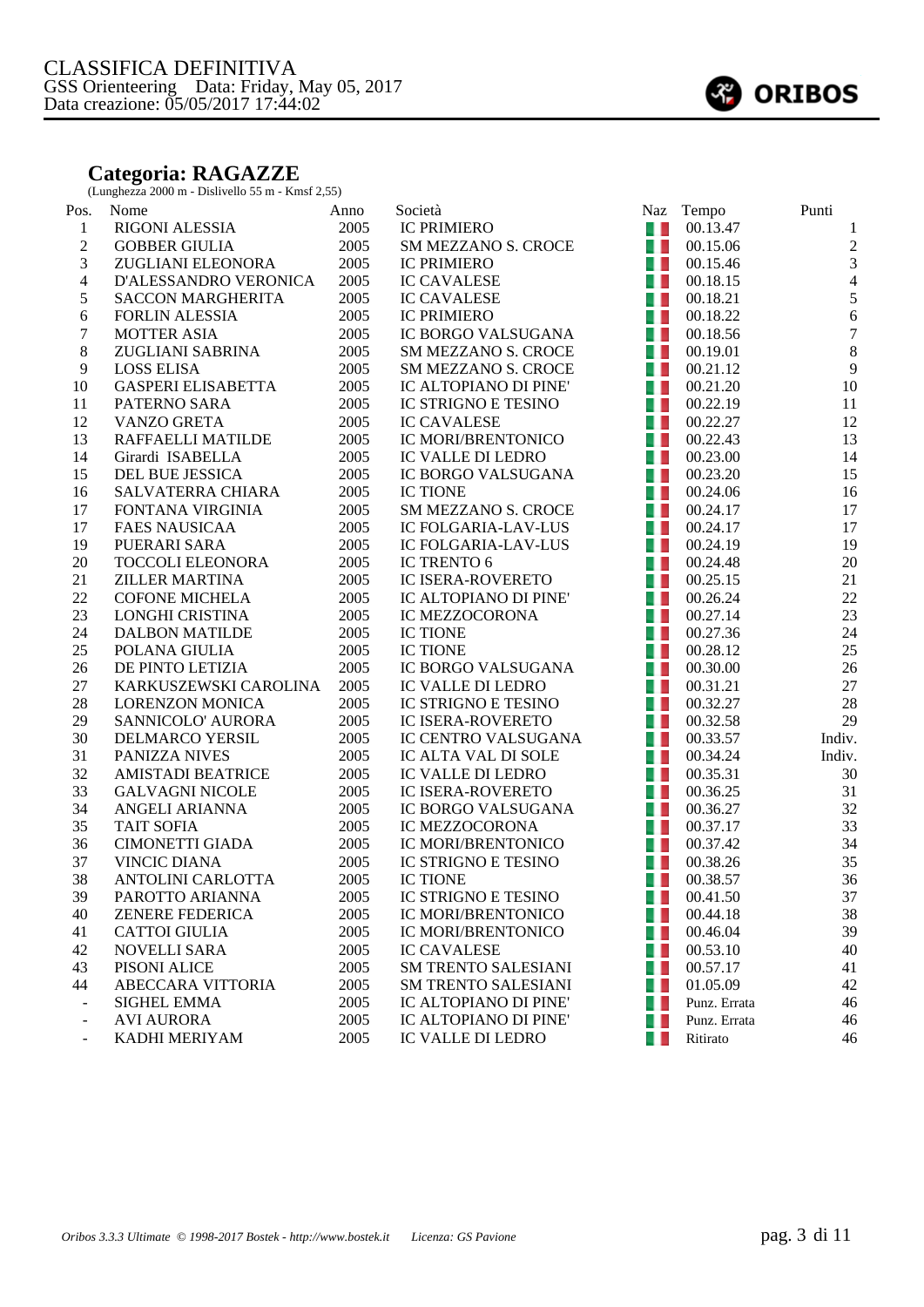## **Categoria: JUNIOR F**

(Lunghezza 2500 m - Dislivello 110 m - Kmsf 3,60)

| Pos.                     | Nome                       | Anno | Società                      | Naz        | Tempo        | Punti          |
|--------------------------|----------------------------|------|------------------------------|------------|--------------|----------------|
| 1                        | <b>MINATI ALESSANDRA</b>   | 1999 | IS BORGO DEGASPERI           | . .        | 00.15.47     |                |
| 2                        | <b>MASCHIO GIULIA</b>      | 1999 | <b>IS PRIMIERO</b>           | w          | 00.19.40     | 2              |
| 3                        | <b>SALTAREL VALENTINA</b>  | 1998 | IS CIV DE CARNERI            | w          | 00.24.11     | 3              |
| 4                        | <b>CATTANI NOEMI</b>       | 1999 | IS S. MICHELE AGRARIO        | <b>ALC</b> | 00.24.52     | $\overline{4}$ |
| 5                        | <b>CAGOL FRANCESCA</b>     | 1999 | <b>IS TRENTO ROSMINI</b>     | a ka       | 00.25.07     | 5              |
| 6                        | <b>VISINTAINER MATILDE</b> | 1999 | <b>IS TRENTO GALILEI</b>     | 9 H        | 00.26.36     | 6              |
| 7                        | <b>TOBIA CATERINA</b>      | 1999 | <b>IS TRENTO GALILEI</b>     | 41         | 00.26.41     | 7              |
| 8                        | <b>OLANDI HELENA</b>       | 1999 | IS S. MICHELE AGRARIO        | 4 L        | 00.27.06     | 8              |
| 9                        | <b>SANTONI CHIARA</b>      | 1999 | <b>IS TRENTO ROSMINI</b>     | a ka       | 00.28.35     | 9              |
| 10                       | <b>ZAMBONI ANNA</b>        | 1999 | <b>IS TRENTO ROSMINI</b>     | w          | 00.30.27     | 10             |
| 11                       | <b>MONSORNO JESSICA</b>    | 1998 | IS TRENTO SACRO CUORE        | 41         | 00.31.43     | 11             |
| 12                       | <b>BANAL ALICE</b>         | 1999 | IS S. MICHELE AGRARIO        | a ka       | 00.32.51     | 12             |
| 13                       | <b>CAMPESTRIN SABRINA</b>  | 1998 | IS BORGO DEGASPERI           | a ka       | 00.32.58     | 13             |
| 14                       | DALPONTE SILVIA            | 1999 | <b>IS TRENTO ROSMINI</b>     | a ka       | 00.33.35     | 14             |
| 15                       | POJER ELISA                | 1999 | IS TRENTO ARTI/VITTORIA      | 41         | 00.33.50     | 15             |
| 16                       | <b>LUPI ELEONORA</b>       | 1998 | <b>IS TRENTO SACRO CUORE</b> | 4 L        | 00.37.20     | 16             |
| 17                       | CANDELA ANNA MARIA         | 1998 | <b>IS TRENTO SACRO CUORE</b> | a ka       | 00.39.15     | 17             |
| 18                       | PIRRONE VALENTINA          | 1999 | IS TRENTO ARTI/VITTORIA      | a ka       | 01.08.10     | 18             |
| 19                       | <b>DEPREZ SARA</b>         | 1999 | IS TRENTO ARTI/VITTORIA      | w          | 01.11.10     | 19             |
| 20                       | <b>CAPRONI GAYATRI</b>     | 1999 | IS TRENTO ARTI/VITTORIA      |            | 01.14.07     | 20             |
| $\overline{\phantom{a}}$ | TOMASELLI MICHELA          | 1998 | IS CIV DE CARNERI            | a s        | Punz. Errata | 23             |
| $\overline{\phantom{a}}$ | TRENTIN VALENTINA          | 1999 | IS BORGO DEGASPERI           |            | Punz. Errata | 23             |

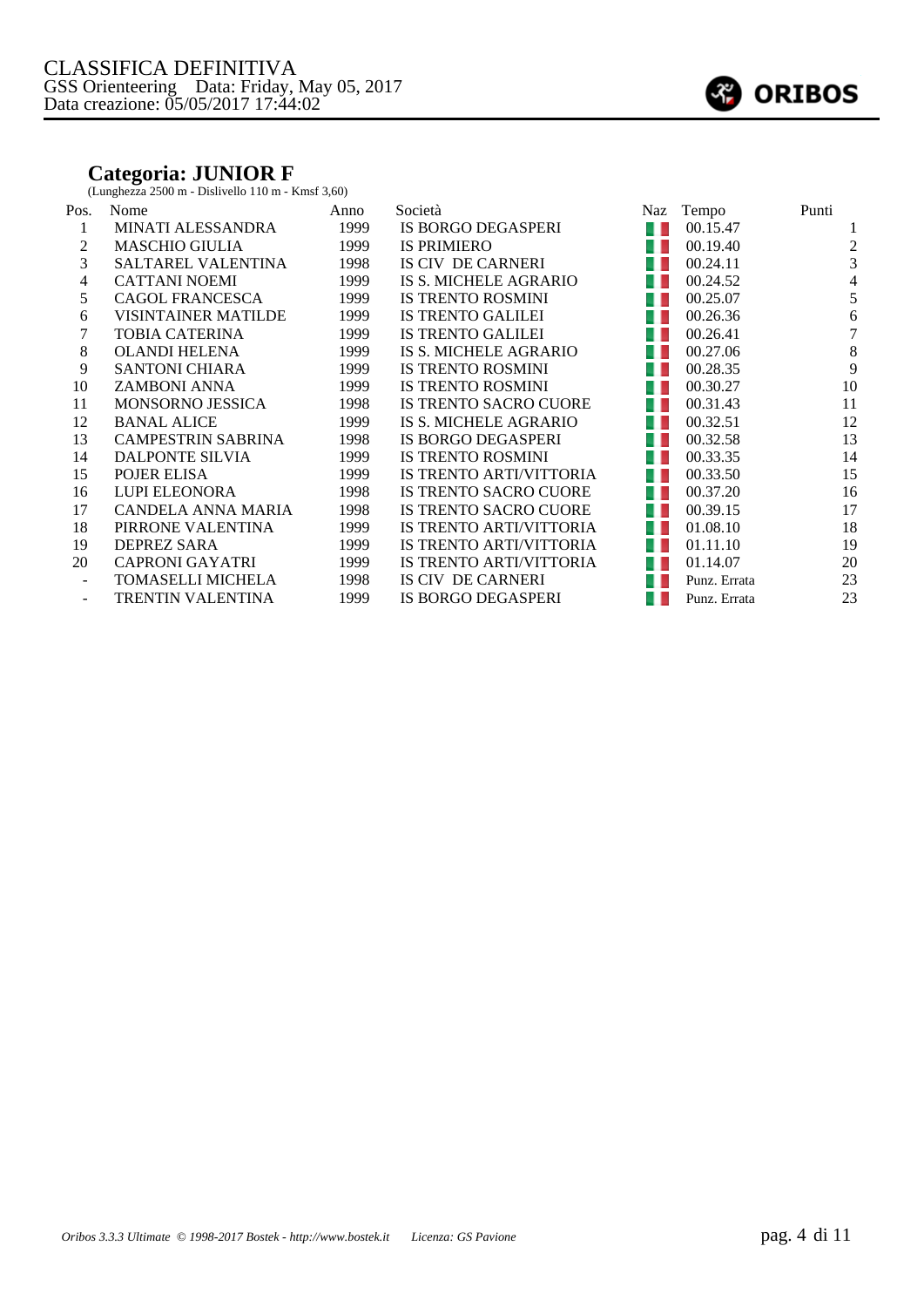## **Categoria: JUNIOR M**

(Lunghezza 2600 m - Dislivello 130 m - Kmsf 3,90)

| Pos. | Nome                      | Anno | Società                        | Naz  | Tempo        | Punti |
|------|---------------------------|------|--------------------------------|------|--------------|-------|
|      | <b>MOCELLINI SIMONE</b>   | 1998 | IS BORGO DEGASPERI             |      | 00.12.02     |       |
|      | PIOK MICHAEL              | 1999 | IS TRENTO ARTI/VITTORIA        |      | 00.16.08     | 2     |
| 3    | <b>GAIO PAOLO</b>         | 1998 | <b>IS PRIMIERO</b>             |      | 00.16.27     | 3     |
| 4    | <b>GASPERINI TOBIAS</b>   | 1999 | IS S. MICHELE AGRARIO          |      | 00.16.50     | 4     |
| 5    | <b>SERAFINI FRANCO</b>    | 1998 | IS S. MICHELE AGRARIO          |      | 00.18.04     | 5     |
| 6    | <b>SIMONI GABRIELE</b>    | 1999 | <b>IS TRENTO GALILEI</b>       | . .  | 00.19.03     | 6     |
|      | <b>COZZIO CARLO</b>       | 1999 | <b>IS TRENTO ARTI/VITTORIA</b> | u u  | 00.20.05     |       |
| 8    | <b>FUNAI CRISTIAN</b>     | 1998 | <b>IS PRIMIERO</b>             | . .  | 00.20.32     | 8     |
| 9    | <b>GISLIMBERTI SIMONE</b> | 1999 | IS TRENTO ARTI/VITTORIA        | . .  | 00.22.16     | 9     |
| 10   | PESCE GABRIELE            | 1999 | IS TRENTO ARTI/VITTORIA        | . .  | 00.22.19     | 10    |
| 11   | <b>RIGONI GIOVANNI</b>    | 1999 | <b>IS TRENTO GALILEI</b>       | . .  | 00.23.35     | 11    |
| 12   | LUSCIA PAOLO              | 1999 | <b>IS TRENTO ROSMINI</b>       |      | 00.25.00     | 12    |
| 13   | DE PRETTO MARTINO         | 1999 | IS TRENTO ARTI/VITTORIA        |      | 00.25.14     | 13    |
| 14   | <b>PEZZI FILIPPO</b>      | 1999 | IS S. MICHELE AGRARIO          |      | 00.25.36     | 14    |
| 15   | <b>FINCO GUIDO</b>        | 1998 | IS BORGO DEGASPERI             | w    | 00.26.47     | 15    |
| 16   | <b>MENGARDA NICOLO</b>    | 1998 | IS BORGO DEGASPERI             | . .  | 00.27.37     | 16    |
| 17   | <b>FONTANA CHRISTIAN</b>  | 1999 | <b>IS TRENTO ROSMINI</b>       | a ka | 00.34.55     | 17    |
| 18   | <b>BORDIGNON RICCARDO</b> | 1999 | <b>IS TRENTO ROSMINI</b>       |      | 00.38.55     | 18    |
|      | <b>DALLEDONNE ANDREA</b>  | 1998 | <b>IS BORGO DEGASPERI</b>      |      | Punz. Errata | 20    |

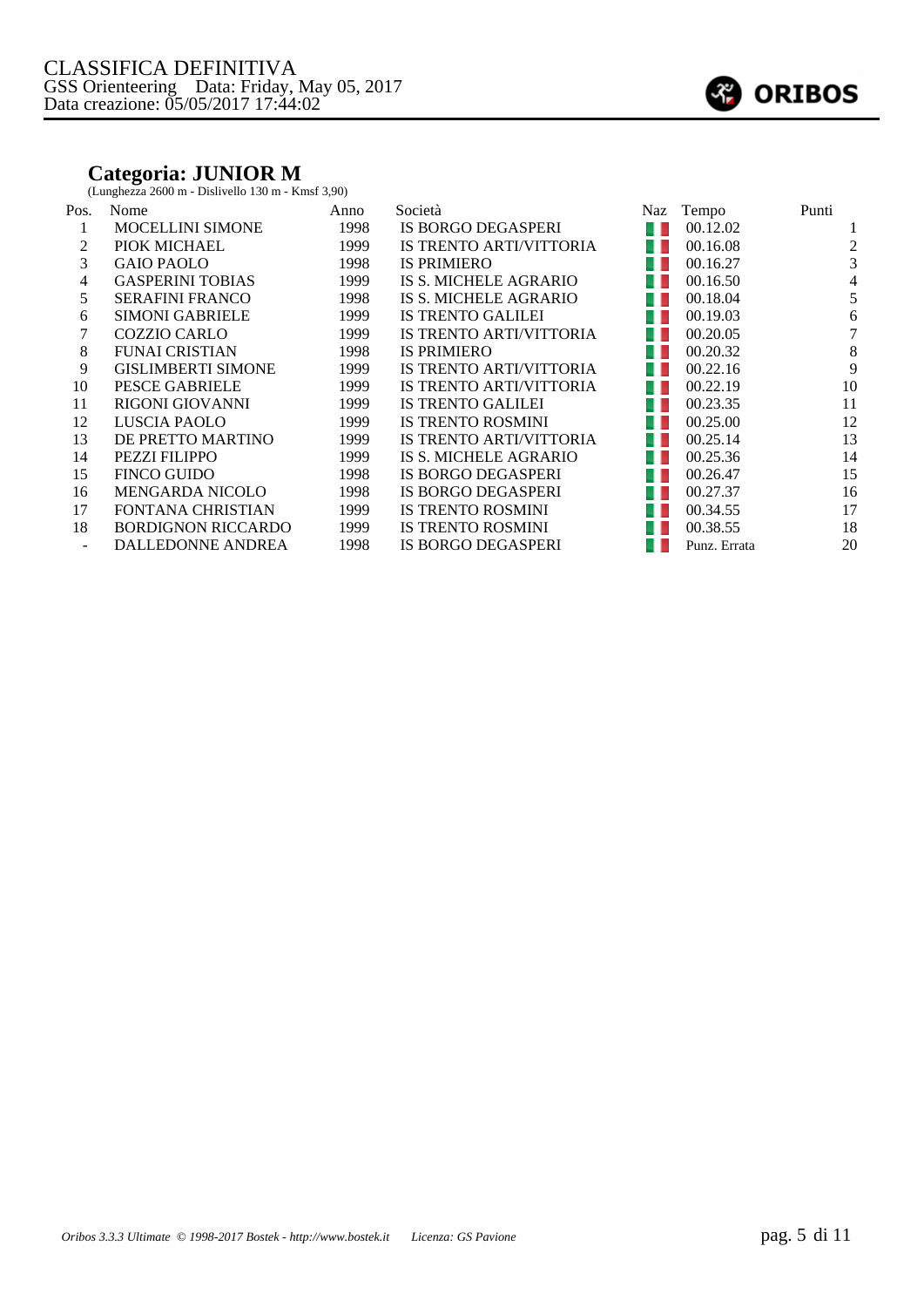## **Categoria: CADETTE**

(Lunghezza 2200 m - Dislivello 80 m - Kmsf 3,00)

| Pos.                    | Nome                                                            | Anno | Società                    | Naz  | Tempo                                                                                      | Punti            |
|-------------------------|-----------------------------------------------------------------|------|----------------------------|------|--------------------------------------------------------------------------------------------|------------------|
| $\mathbf{1}$            | <b>GAIO RACHELE</b>                                             | 2004 | <b>IC PRIMIERO</b>         | 41   | 00.12.17                                                                                   | 1                |
| $\mathfrak{2}$          | <b>SIMION ESTER</b>                                             | 2004 | <b>IC PRIMIERO</b>         | 40   | 00.13.13                                                                                   | $\overline{2}$   |
| $\mathfrak{Z}$          | <b>RIZ NICOLE</b>                                               | 2004 | <b>IC PRIMIERO</b>         | a L  | 00.14.03                                                                                   | $\overline{3}$   |
| $\overline{\mathbf{4}}$ | <b>BUFFALISA</b>                                                | 2004 | IC STRIGNO E TESINO        | u L  | 00.16.05                                                                                   | $\overline{4}$   |
| 5                       | TRENTIN ANGELA                                                  | 2003 | IC BORGO VALSUGANA         | u L  | 00.16.18                                                                                   | $\sqrt{5}$       |
| 6                       | <b>VALLE SOFIA</b>                                              | 2003 | IC FOLGARIA-LAV-LUS        | a L  | 00.17.05                                                                                   | $\sqrt{6}$       |
| $\boldsymbol{7}$        | <b>VALENTI LINDA</b>                                            | 2003 | <b>IC TIONE</b>            | 41   | 00.17.09                                                                                   | $\boldsymbol{7}$ |
| 8                       | <b>CHINI ELISA</b>                                              | 2004 | IC MEZZOCORONA             | - 1  | 00.17.12                                                                                   | $\,8\,$          |
| 9                       | ARMANI GIORGIA                                                  | 2003 | <b>IC TIONE</b>            | 41   | 00.17.24                                                                                   | 9                |
| 10                      | <b>GAIO MARIA</b>                                               | 2004 | <b>SM MEZZANO S. CROCE</b> | a. L | 00.17.49                                                                                   | 10               |
| 11                      | KALTENHAUSER JESSICA                                            | 2004 | <b>IC PRIMIERO</b>         | a. L | 00.18.08                                                                                   | 11               |
| 12                      | <b>BAETEL ELISABETH</b>                                         | 2003 | <b>IC VALLE DI LEDRO</b>   | 40   | 00.19.24                                                                                   | 12               |
| 13                      | <b>BERNARDI ALESSIA</b>                                         | 2004 | IC ALTOPIANO DI PINE'      | a L  | 00.19.28                                                                                   | 13               |
| 14                      | <b>DALLAFIOR MATILDE</b>                                        | 2004 | IC ALTOPIANO DI PINE'      | a L  | 00.20.19                                                                                   | 14               |
| 15                      | <b>GIRARDELLI SOFIA</b>                                         | 2003 | IC MORI/BRENTONICO         | a L  | 00.20.36                                                                                   | 15               |
| 16                      | <b>LORANZI NICOL</b>                                            | 2003 | <b>IC TIONE</b>            | 41   | 00.20.47                                                                                   | 16               |
| 17                      | MICHELETTI HEIDI                                                | 2003 | IC RIVA 2                  | 41   | 00.21.15                                                                                   | 17               |
| 18                      | <b>BERTOLDI ELEONORA</b>                                        | 2004 | IC FOLGARIA-LAV-LUS        | a. L | 00.22.37                                                                                   | 18               |
| 19                      | TUDOR ADELINA                                                   | 2003 | IC BORGO VALSUGANA         | a. L | 00.23.58                                                                                   | 19               |
| 20                      | <b>MANTOVANI LAURA</b>                                          | 2003 | IC RIVA 2                  | a. L | 00.24.17                                                                                   | 20               |
| 21                      | <b>TOMASINI NOEMI</b>                                           | 2003 | IC STRIGNO E TESINO        | 4 L  | 00.24.51                                                                                   | 21               |
| 22                      | <b>BATTISTI MATILDE</b>                                         | 2004 | IC ALTOPIANO DI PINE'      | u L  | 00.25.14                                                                                   | 22               |
| 23                      | MIORANDI FRANCESCA                                              | 2004 | <b>IC ISERA-ROVERETO</b>   | u L  | 00.25.23                                                                                   | 23               |
| 24                      | REBESCHINI ANNALISA                                             | 2004 | IC FOLGARIA-LAV-LUS        | a L  | 00.25.41                                                                                   | 24               |
| 25                      | <b>MORELLI MARIKA</b>                                           | 2003 | IC GIUDICARIE ESTER.       | - 1  | 00.25.51                                                                                   | 25               |
| 26                      | PREDELLI ILARIA                                                 | 2004 | <b>SM TRENTO SALESIANI</b> | 41   | 00.26.10                                                                                   | 26               |
| 27                      | <b>AVI JESSICA</b>                                              | 2003 | IC ALTOPIANO DI PINE'      | - 1  | 00.26.23                                                                                   | 27               |
| 28                      | <b>MAFFEI CHIARA</b>                                            | 2003 | IC BORGO VALSUGANA         | 41   | 00.26.51                                                                                   | 28               |
| 29                      | TOMASELLI GIADA                                                 | 2003 | IC ALTA VAL DI SOLE        | a. L | 00.27.10                                                                                   | 29               |
| 30                      | <b>INAMA ELISA</b>                                              | 2004 | IC MEZZOCORONA             | 41   | 00.28.38                                                                                   | 30               |
| 31                      | VALSECCHI GIULIA                                                | 2003 | IC CENTRO VALSUGANA        | a L  | 00.28.56                                                                                   | 31               |
| 32                      | <b>BETTEGA SERENA</b>                                           | 2003 | <b>SM MEZZANO S. CROCE</b> | A.   | 00.29.48                                                                                   | 32               |
| 33                      | ANDREOLI CHIARA                                                 | 2003 | IC RIVA 2                  | 41   | 00.29.54                                                                                   | 33               |
| 34                      | <b>SARTORI TERESA</b>                                           | 2003 | <b>SM TRENTO SALESIANI</b> | 41   | 00.30.15                                                                                   | 34               |
| 35                      | CANELLA CELESTE                                                 | 2003 | IC ALTA VAL DI SOLE        | 4 L  | 00.30.32                                                                                   | 35               |
| 36                      | KARNAUKHOVA MARHAR                                              | 2004 | IC GIUDICARIE ESTER.       | 41   | 00.30.48                                                                                   | 36               |
| 37                      | <b>MINATI CHIARA</b>                                            | 2004 | IC TRENTO 6                | a. L | 00.31.01                                                                                   | 37               |
| 38                      | RIVERA RIVERA DANIELA                                           | 2003 | IC MORI/BRENTONICO         | a.   | 00.31.26                                                                                   | 38               |
| 39                      | <b>OSELE VALERIA</b>                                            | 2004 | IC FOLGARIA-LAV-LUS        |      | $\begin{array}{ c c c } \hline \hline \multicolumn{1}{ c }{00.31.28} \\\hline \end{array}$ | 39               |
| 40                      | DALLACQUA ANNA                                                  | 2004 | IC STRIGNO E TESINO        | u L  | 00.32.41                                                                                   | 40               |
| 41                      | MOTTES SELENE                                                   | 2004 | IC TRENTO 6                | u L  | 00.33.02                                                                                   | 41               |
| 42                      | MITTEMPERGHER MARIA                                             | 2004 | IC ISERA-ROVERETO          | w    | 00.33.22                                                                                   | 42               |
| 43                      | BERTOLINI ELEONORA                                              | 2003 | IC ALTA VAL DI SOLE        | w    | 00.34.12                                                                                   | 43               |
| 44                      | <b>SULAJ PAULA</b>                                              | 2004 | IC TRENTO 6                | 40   | 00.34.43                                                                                   | 44               |
| 45                      | <b>GELMINI ALESSIA</b>                                          | 2003 | IC MORI/BRENTONICO         | L L  | 00.36.23                                                                                   | 45               |
| 46                      | <b>GENTILI MELISSA</b>                                          | 2003 | IC MORI/BRENTONICO         | w    | 00.38.44                                                                                   | 46               |
| 47                      | DI PACE ASIA                                                    | 2003 | IC VALLE DI LEDRO          | w    | 00.39.42                                                                                   | 47               |
| 48                      | <b>MADELLA TEA</b>                                              | 2003 | IC RIVA 2                  | u L  | 00.41.49                                                                                   | 48               |
| 49                      | <b>ZENI FABIOLA</b>                                             | 2003 | SM MEZZANO S. CROCE        | 41   | 00.42.48                                                                                   | 49               |
| 50                      | <b>GIACOMETTI EMMA</b>                                          | 2003 | IC VALLE DI LEDRO          | u L  | 00.44.11                                                                                   | 50               |
| 51                      | <b>BALDO ASIA</b>                                               | 2004 | IC MEZZOCORONA             | 40   | 00.47.41                                                                                   | 51               |
| 52                      | <b>CALOVI VIVIANA</b>                                           | 2004 | IC MEZZOCORONA             | 41   | 00.56.02                                                                                   | 52               |
| 53                      | <b>VALENTINI ANNA</b>                                           | 2003 | <b>SM TRENTO SALESIANI</b> | 41   | 01.12.23                                                                                   | 53               |
| 54                      | VALENTINI VITTORIA                                              | 2003 | <b>SM TRENTO SALESIANI</b> | a L  | 01.33.06                                                                                   | 54               |
| $\Box$                  | RAOSS MARIANNA                                                  | 2004 | <b>IC ISERA-ROVERETO</b>   | w    | Punz. Errata                                                                               | 61               |
| $\blacksquare$          | Girardi ALINA                                                   | 2003 | IC VALLE DI LEDRO          | . .  | Punz. Errata                                                                               | 61               |
| $\blacksquare$          | BERTOLINI ALESSANDRA                                            |      | <b>IC TIONE</b>            | . .  | Punz. Mancante                                                                             | 61               |
|                         |                                                                 |      |                            |      |                                                                                            |                  |
|                         | Oribos 3.3.3 Ultimate © 1998-2017 Bostek - http://www.bostek.it |      | Licenza: GS Pavione        |      |                                                                                            | pag. 6 di 11     |

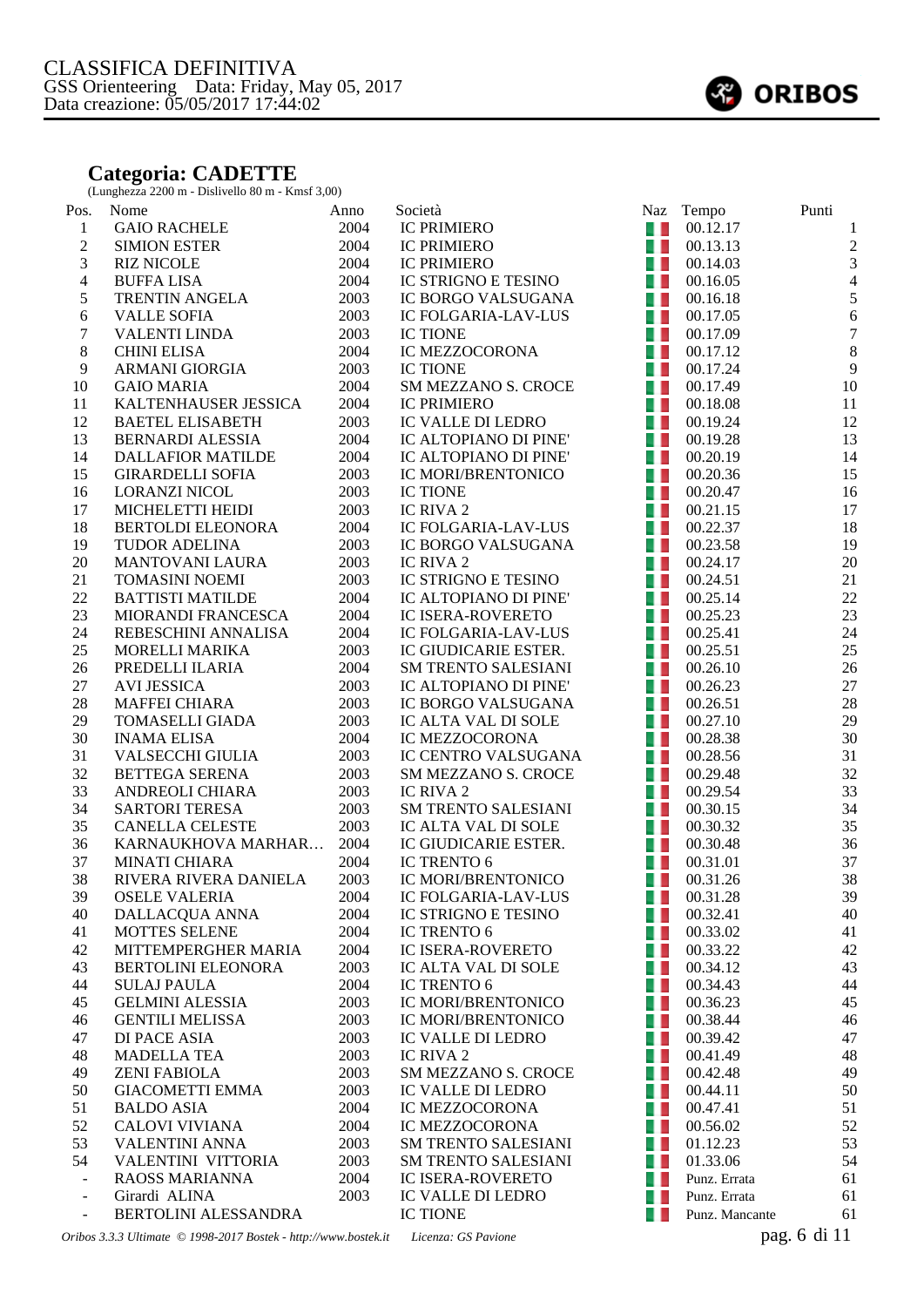

## ...Categoria: CADETTE

| Pos. | <b>Nome</b>       | Anno | Società              |     | Naz Tempo                     | Punti |
|------|-------------------|------|----------------------|-----|-------------------------------|-------|
|      | SCALET MARGHERITA | 2004 | SM MEZZANO S. CROCE  |     | $\blacksquare$ Punz. Mancante | 61    |
|      | BALDI SELENE      | 2004 | IC STRIGNO E TESINO  | . . | Punz. Mancante                | 61    |
|      | - COVA ALESSIA    | 2003 | IC GIUDICARIE ESTER. |     | Punz. Mancante                | 61    |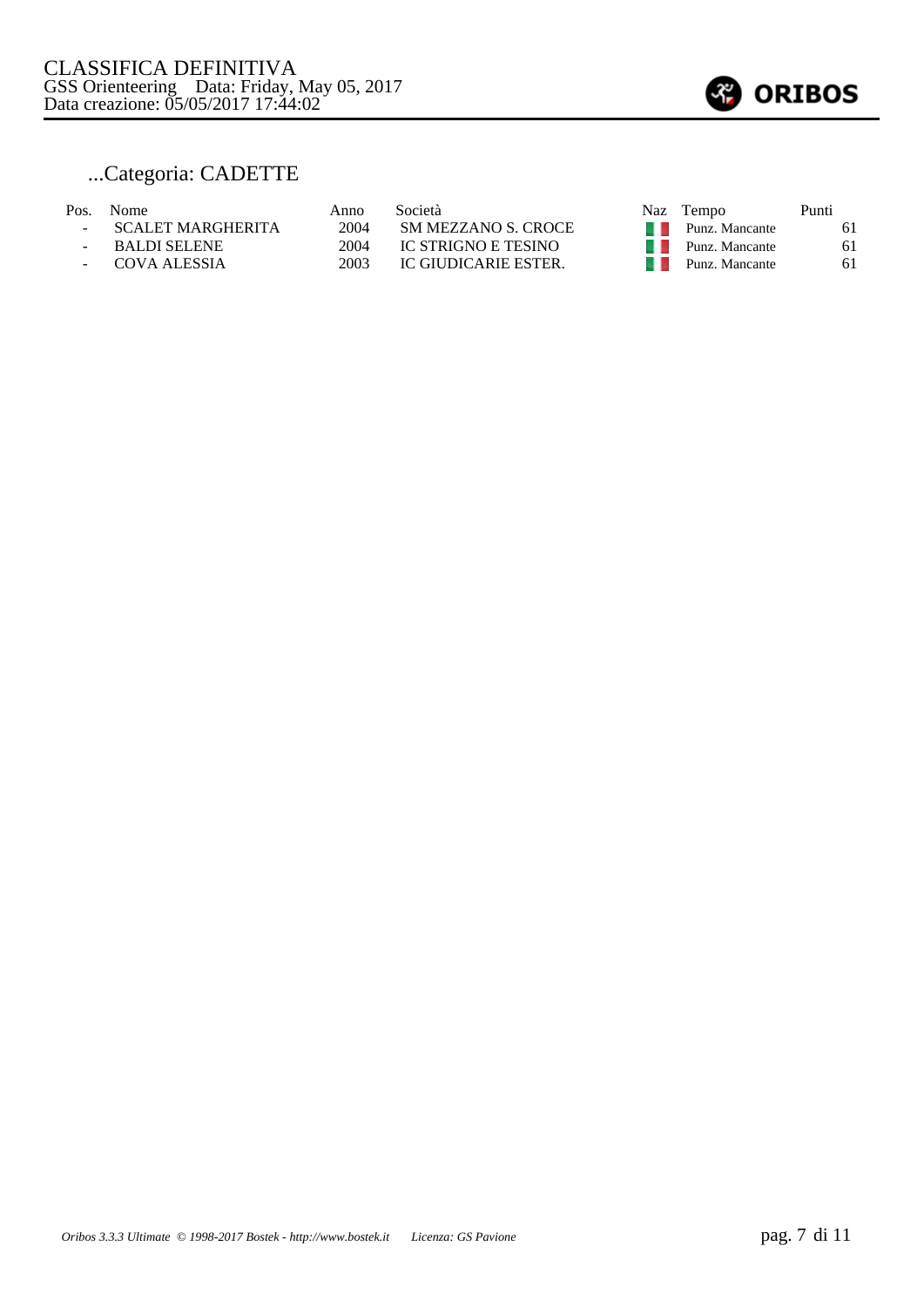## **Categoria: CADETTI**

(Lunghezza 2400 m - Dislivello 100 m - Kmsf 3,40)

| Pos.             | Nome                                                            | Anno | Società                    |                | Naz Tempo               | Punti            |
|------------------|-----------------------------------------------------------------|------|----------------------------|----------------|-------------------------|------------------|
| $\mathbf{1}$     | DEBONA DAVIDE                                                   | 2004 | <b>IC PRIMIERO</b>         | $\blacksquare$ | 00.12.33                | $\mathbf{1}$     |
| $\sqrt{2}$       | KALTENHAUSER LORIS                                              | 2003 | <b>IC PRIMIERO</b>         | a, L           | 00.13.10                | $\sqrt{2}$       |
| $\overline{3}$   | <b>GRISENTI LEONARDO</b>                                        | 2004 | IC ALTOPIANO DI PINE'      | a, L           | 00.14.11                | $\overline{3}$   |
| $\overline{4}$   | <b>GIANERA STEFANO</b>                                          | 2003 | IC MORI/BRENTONICO         | H. D           | 00.16.50                | $\overline{4}$   |
| 5                | <b>BETTEGA MATTHEW</b>                                          | 2004 | <b>IC PRIMIERO</b>         |                |                         | $\sqrt{5}$       |
| 6                | <b>BETTEGA ANTONIO</b>                                          | 2004 | <b>IC PRIMIERO</b>         | u L            | 00.17.38                | $\sqrt{6}$       |
| $\boldsymbol{7}$ | PEDERGNANA GABRIELE                                             | 2003 | IC ALTA VAL DI SOLE        | A.             | 00.17.51                | $\boldsymbol{7}$ |
| 8                | <b>ANTERMITE DANIELE</b>                                        | 2003 | <b>SM MEZZANO S. CROCE</b> |                | $\blacksquare$ 00.18.54 | $\,8\,$          |
| 9                | <b>MANFROI TOMMASO</b>                                          | 2004 | <b>SM MEZZANO S. CROCE</b> | 41             | 00.19.14                | $\overline{9}$   |
| 10               | <b>MARTINI MATTIA</b>                                           | 2003 | IC ALTA VAL DI SOLE        | 4 L            | 00.19.24                | 10               |
| 11               | TRISOTTO DANIELE                                                | 2003 | IC STRIGNO E TESINO        | a p            | 00.19.28                | 11               |
| 12               | TRAVERSI MONTAN MICHE 2004                                      |      | IC ALTOPIANO DI PINE'      | a p            | 00.19.40                | 12               |
| 13               | POLETTI TOMMASO                                                 | 2004 | IC RIVA 2                  | L L            | 00.20.28                | 13               |
| 14               | <b>ALBUZZI JOSE</b>                                             | 2003 | IC MEZZOCORONA             | 4 L            | 00.20.32                | 14               |
| 15               | <b>ANTOLINI FEDERICO</b>                                        | 2003 | <b>IC TIONE</b>            | 4 L            | 00.20.42                | 15               |
| 16               | ORSEGA MASSIMILIANO                                             | 2004 | SM MEZZANO S. CROCE        | 4 L            | 00.20.55                | 16               |
| 17               | MASSETTI CRISTIAN                                               | 2004 | <b>IC TIONE</b>            |                | $\blacksquare$ 00.20.59 | 17               |
| 18               | <b>CONCI MATTIA</b>                                             | 2004 | IC TRENTO 6                | 41             | 00.21.14                | 18               |
| 19               | POTRICH DAMIANO                                                 | 2004 | IC FOLGARIA-LAV-LUS        | a. L           | 00.21.18                | 19               |
| $20\,$           | <b>CHILOVI NICOLA</b>                                           | 2004 | IC MEZZOCORONA             | a. L           | 00.21.23                | $20\,$           |
| 21               | MIHAJLOVIC KRISTIAN                                             | 2003 | IC VALLE DI LEDRO          | a, L           | 00.21.33                | 21               |
| 22               | SIGHEL LORENZO                                                  | 2004 | IC ALTOPIANO DI PINE'      | L D            | 00.21.55                | $22\,$           |
| 23               | <b>BRIVIDI NICOLA</b>                                           | 2003 | <b>IC STRIGNO E TESINO</b> |                |                         | 23               |
| 24               | <b>GARBARI STEFANO</b>                                          | 2003 | IC TRENTO 6                |                | $\blacksquare$ 00.22.23 | 24               |
| 25               | ZENATTI LEONARDO                                                | 2004 | IC ISERA-ROVERETO          |                | $\blacksquare$ 00.22.24 | 25               |
| 26               | CORADELLO NICOLO                                                | 2003 | IC STRIGNO E TESINO        |                | $\blacksquare$ 00.22.34 | 26               |
| $27\,$           | <b>GASPERINI MIRKO</b>                                          | 2004 | IC BORGO VALSUGANA         | u p            | 00.23.03                | 27               |
| $28\,$           | <b>MINATI FRANCESCO</b>                                         | 2003 | IC BORGO VALSUGANA         | 41             | 00.23.09                | $28\,$           |
| 29               | <b>FILOSI BRIAN</b>                                             | 2003 | IC GIUDICARIE ESTER.       | a.             | 00.23.26                | 29               |
| 30               | FRANCESCHINI DANIELE                                            | 2004 | <b>SM TRENTO SALESIANI</b> | a. L           | 00.23.31                | 30               |
| 31               | MOLDOVAN MATTEO CRIS 2004                                       |      | IC ALTA VAL DI SOLE        | u.             | 00.23.36                | 31               |
| 32               | <b>BONIARDI ALESSANDRO SE 2004</b>                              |      | IC RIVA 2                  | a p            | 00.23.44                | 32               |
| 33               | NERVO FEDERICO                                                  | 2003 | IC CENTRO VALSUGANA        |                | $\blacksquare$ 00.24.08 | 33               |
| 34               | PEGORETTI GIACOMO                                               | 2003 | <b>SM TRENTO SALESIANI</b> |                | $\blacksquare$ 00.24.14 | 34               |
| 35               | VEDOVELLI CRISTIANO                                             | 2003 | <b>IC TIONE</b>            |                | $\blacksquare$ 00.24.50 | 35               |
| 36               | <b>BERTOLINI NICOLO'</b>                                        | 2004 | <b>IC TIONE</b>            | a N            | 00.25.30                | 36               |
| 37               | DELLAMARIA DANIELE                                              | 2003 | IC STRIGNO E TESINO        | 4 L            | 00.26.00                | 37               |
| 38               | <b>RIGO RAFFAELE</b>                                            | 2004 | IC BORGO VALSUGANA         | u. L           | 00.27.15                | 38               |
| 39               | FILIPPI MATTIA                                                  | 2004 | IC ISERA-ROVERETO          | ч.             | 00.27.18                | 39               |
| 40               | <b>GAZZINI TOMMASO</b>                                          | 2003 | IC MORI/BRENTONICO         | w              | 00.27.19                | 40               |
| 41               | <b>BOLNER FRANCESCO</b>                                         | 2004 | <b>SM TRENTO SALESIANI</b> | u s            | 00.27.38                | 41               |
| 42               | <b>GRISENTI EMANUELE</b>                                        | 2004 | IC ALTOPIANO DI PINE'      | u u            | 00.28.12                | 42               |
| 43               | <b>MELIS MARZIO</b>                                             | 2003 | IC FOLGARIA-LAV-LUS        | w              | 00.28.17                | 43               |
| 44               | <b>MICHELINI DAVIDE</b>                                         | 2004 | IC GIUDICARIE ESTER.       | u u            | 00.28.29                | 44               |
| 45               | <b>COALI GIULIO</b>                                             | 2003 | IC VALLE DI LEDRO          | w              | 00.29.00                | 45               |
| 46               | <b>MICH ALEX</b>                                                | 2004 | IC ALTA VAL DI SOLE        | a, b           | 00.29.37                | 46               |
| 47               | <b>CORRAINI DIMITRI</b>                                         | 2003 | IC GIUDICARIE ESTER.       | w              | 00.29.54                | 47               |
| 48               | <b>SANTI AMEDEO</b>                                             | 2003 | IC VALLE DI LEDRO          | O D            | 00.30.37                | 48               |
| 49               | ROSA LEONARDO                                                   | 2003 | IC VALLE DI LEDRO          | u l            | 00.31.02                | 49               |
| 50               | <b>MORA SIMONE</b>                                              | 2004 | IC RIVA 2                  | u u            | 00.31.27                | 50               |
| 51               | TAMIELLO FRANCESCO                                              | 2004 | IC TRENTO 6                | . .            | 00.32.46                | 51               |
| 52               | PEDRAZZA ROBERTO                                                | 2003 | IC FOLGARIA-LAV-LUS        | 41             | 00.34.01                | 52               |
| 53               | <b>CLERICI LUCA</b>                                             | 2004 | IC BORGO VALSUGANA         | w              | 00.34.22                | 53               |
| 54               | <b>TOMASI PIETRO</b>                                            | 2003 | <b>SM TRENTO SALESIANI</b> | - 1            | 00.36.20                | 54               |
| 55               | <b>BALLARINI PIETRO</b>                                         | 2003 | IC MORI/BRENTONICO         | w              | 00.40.11                | 55               |
| 56               | <b>BRUNI MAICOL</b>                                             | 2003 | IC MEZZOCORONA             | . .            | 00.43.14                | 56               |
| 57               | SHEMLIKAJ ENRI                                                  | 2004 | <b>IC ISERA-ROVERETO</b>   | O D            | 00.43.15                | 57               |
|                  | Oribos 3.3.3 Ultimate © 1998-2017 Bostek - http://www.bostek.it |      | Licenza: GS Pavione        |                |                         | pag. 8 di 11     |

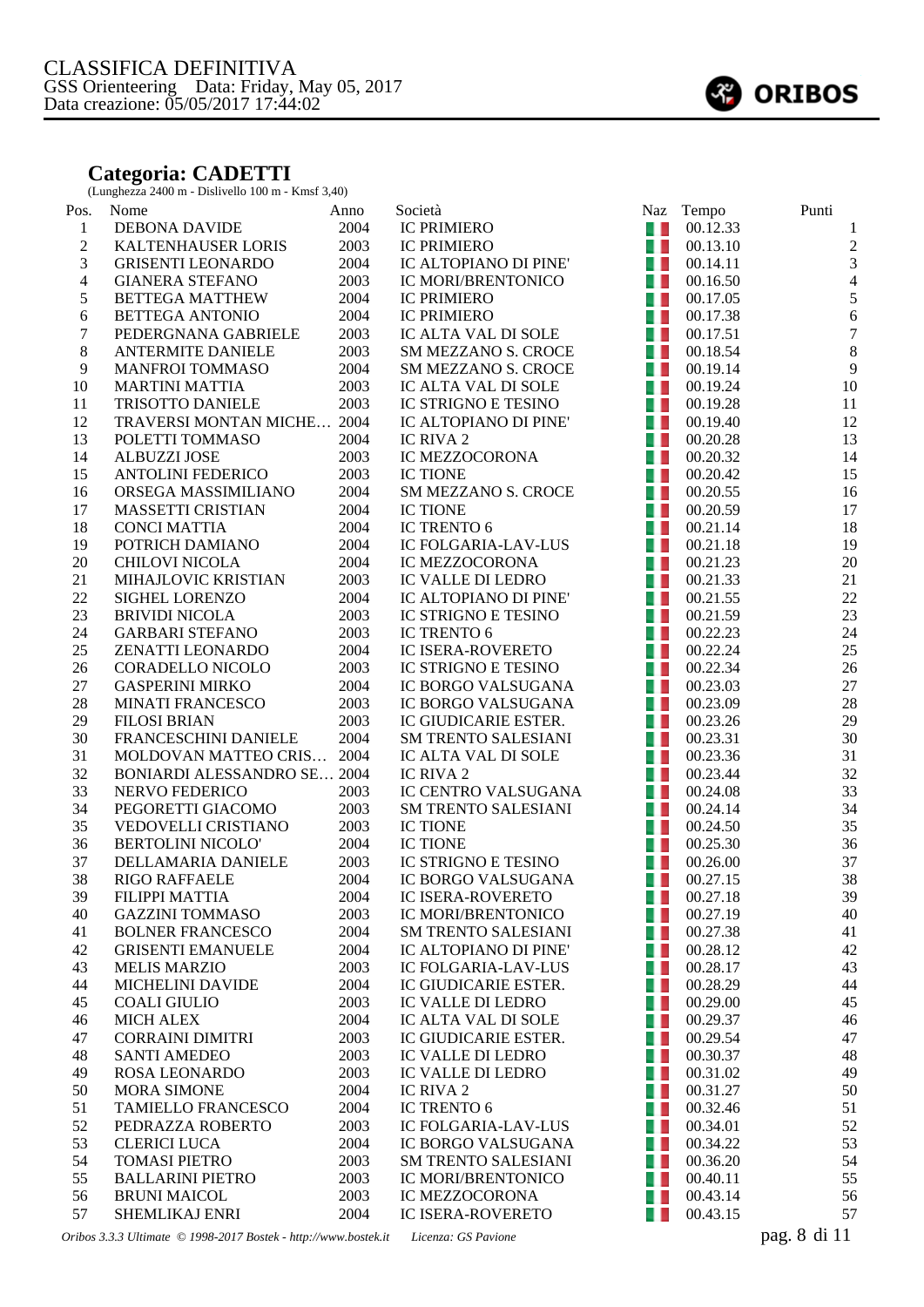

# ...Categoria: CADETTI

| Pos. | <b>Nome</b>              | Anno | Società                   | Naz | Tempo          | Punti |
|------|--------------------------|------|---------------------------|-----|----------------|-------|
|      | <b>MAINO MARTINO</b>     | 2004 | IC TRENTO 6               |     | Punz. Errata   | 63    |
|      | DUCATI CARLONI MICHELE   | 2004 | IC RIVA 2                 |     | Punz. Errata   | 63    |
|      | ZANON MATTIA             | 2004 | <b>IC MEZZOCORONA</b>     |     | Punz. Errata   | 63    |
|      | <b>COSSU MATTEO</b>      | 2003 | <b>IC MORI/BRENTONICO</b> |     | Punz. Errata   | 63    |
|      | <b>CARASSIA RICCARDO</b> | 2003 | IC GIUDICARIE ESTER.      |     | Punz. Mancante | 63    |
|      |                          |      |                           |     |                |       |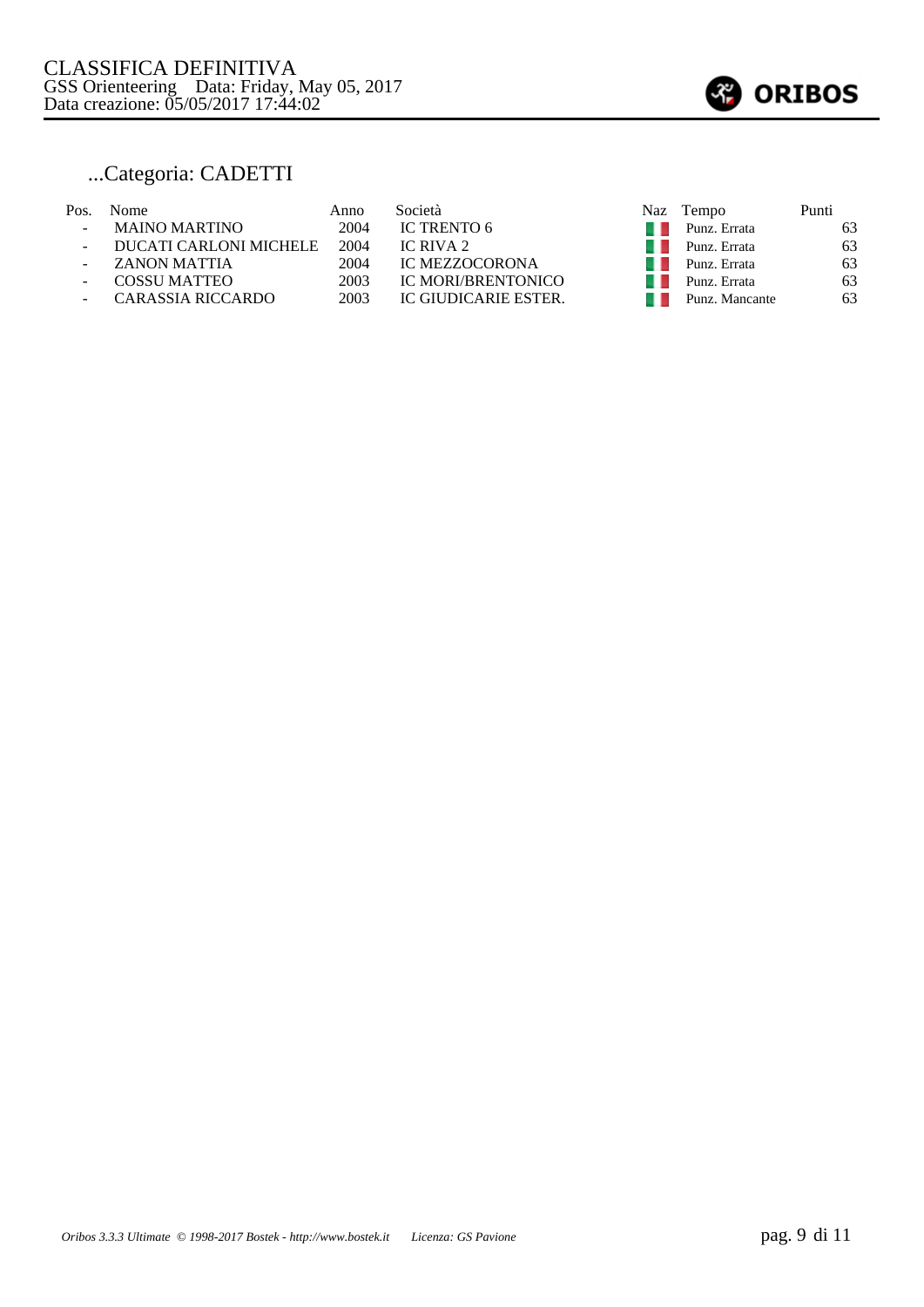## **Categoria: ALLIEVE**

(Lunghezza 2400 m - Dislivello 100 m - Kmsf 3,40)

| Nome                       | Anno | Società                      | <b>Naz</b> | Tempo        | Punti          |
|----------------------------|------|------------------------------|------------|--------------|----------------|
| <b>RAUS SERENA</b>         | 2000 | IS TRENTO LINGUISTICO        | 41         | 00.15.56     |                |
| <b>CASAGRANDE ANNA</b>     | 2000 | IS TRENTO GALILEI            | a L        | 00.16.10     | $\sqrt{2}$     |
| <b>ZUGLIANI MARIA</b>      | 2001 | <b>IS PRIMIERO</b>           | a. L       | 00.18.15     | 3              |
| <b>SEGALLA FEDERICA</b>    | 2000 | <b>IS TRENTO ROSMINI</b>     | 41         | 00.18.21     | $\overline{4}$ |
| <b>MONFREDINI MONICA</b>   | 2000 | IS CIV DE CARNERI            | 41         | 00.19.48     | $\sqrt{5}$     |
| <b>BETTEGA AURORA</b>      | 2002 | <b>IS PRIMIERO</b>           | 41         | 00.21.17     | 6              |
| DALMASO AMBRA              | 2000 | IS BORGO DEGASPERI           | a L        | 00.21.27     | $\overline{7}$ |
| MONFREDINI SERENA          | 2002 | IS CIV DE CARNERI            | a L        | 00.22.15     | $\,8\,$        |
| PEZZE' TERESA              | 2001 | IS TRENTO ARTI/VITTORIA      | 41         | 00.22.59     | 9              |
| ZOGMAISTER SILVIA          | 2000 | IS TRENTO LINGUISTICO        | a L        | 00.23.35     | $10\,$         |
| <b>GHEZZI ALESSIA</b>      | 2000 | IS CIV DE CARNERI            | 41         | 00.23.45     | 11             |
| <b>SONTACCHI FEDERICA</b>  | 2001 | <b>IS TRENTO GALILEI</b>     | 41         | 00.24.53     | 12             |
| <b>ZORTEA ESTER</b>        | 2001 | <b>IS PRIMIERO</b>           | 41         | 00.24.57     | 13             |
| <b>MOSER FRANCESCA</b>     | 2001 | <b>IS TRENTO GALILEI</b>     | 41         | 00.25.26     | 14             |
| <b>FRAMBA NICOLE</b>       | 2001 | IS CLES PILATI               | a. L       | 00.25.59     | 15             |
| <b>MOAR ROSSELLA</b>       | 2001 | IS TRENTO ARTI/VITTORIA      | 4 L        | 00.26.00     | 16             |
| <b>ISMAILI SKJIPE</b>      | 2002 | IS TRENTO LINGUISTICO        | a L        | 00.26.05     | 17             |
| <b>COFLER DILETTA</b>      | 2000 | <b>IS TRENTO ROSMINI</b>     | 41         | 00.26.19     | 18             |
| <b>GAZZAROLI SARAH</b>     | 2002 | IS CIV DE CARNERI            | a L        | 00.26.41     | 19             |
| <b>BASSO ELENA</b>         | 2001 | <b>IS TRENTO ROSMINI</b>     | a L        | 00.28.11     | 20             |
| <b>AMISTADI ELENA</b>      | 2001 | <b>IS TRENTO SACRO CUORE</b> | 41         | 00.30.10     | 21             |
| <b>GECELE DANIELA</b>      | 2001 | IS BORGO DEGASPERI           | a L        | 00.30.14     | 22             |
| <b>VERGARI ELEONORA</b>    | 2000 | IS TRENTO ARTI/VITTORIA      | a L        | 00.31.40     | 23             |
| <b>AGOSTINI ANNALIA</b>    | 2002 | <b>IS TRENTO GALILEI</b>     | 41         | 00.32.37     | 24             |
| PADILHA ALESSIA            | 2000 | IS TRENTO LINGUISTICO        | a L        | 00.33.22     | 25             |
| <b>LOSS CAMILLA</b>        | 2000 | IS BORGO DEGASPERI           | a L        | 00.34.22     | 26             |
| <b>MELCHIORI MADDALENA</b> | 2001 | IS BORGO DEGASPERI           | 41         | 00.40.57     | 27             |
| PECILE ANNACHIARA          | 2001 | <b>IS TRENTO ROSMINI</b>     | 41         | 00.41.24     | $28\,$         |
| <b>MARCHETTI DANIELA</b>   | 2002 | <b>IS CLES PILATI</b>        | 41         | 00.50.06     | 29             |
| <b>BULLO BEATRICE</b>      | 2002 | IS TRENTO ARTI/VITTORIA      | a. L       | 01.01.25     | 30             |
| <b>DAPRA' LAURA</b>        | 2001 | <b>IS CLES PILATI</b>        | a L        | Punz. Errata | 32             |
|                            |      |                              |            |              |                |